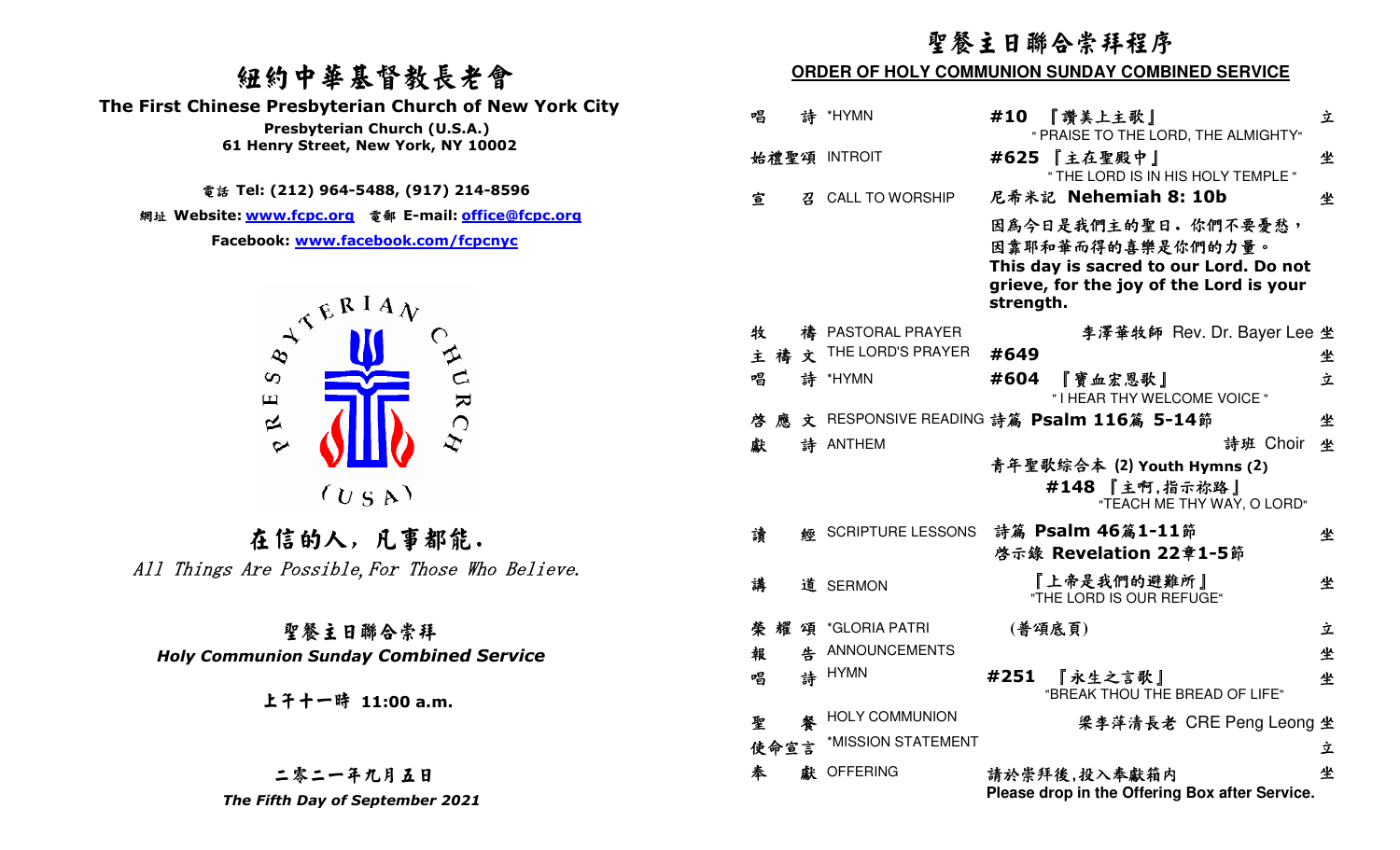|   | 獻禮文 *OFFERTORY RESPONSE #644 |      |             |                                  | 乊 |
|---|------------------------------|------|-------------|----------------------------------|---|
| 祝 | 福 *BENEDICTION               |      |             | 李澤華牧師 Rev. Dr. Bayer Lee 立       |   |
|   | 阿們頌 *AMEN                    | #675 |             |                                  | 立 |
| 唱 | 詩 *HYMN                      |      | #37 『榮耀歸神歌』 | " FATHER, LONG BEFORE CREATION " | 立 |
|   |                              |      |             |                                  |   |

**\*please stand**

## 使徒信經 **The Apostles' Creed**

 我信上帝, 全能的父, 創造天地的主. 我信我主耶穌基督, 上帝的獨生子 因聖靈感孕, 由童貞女馬利亞所生, 在本丟彼拉多手下受難 , 被釘於十字架 受死埋葬 , 降在陰間, 第三天從死人中復活, 升天, 坐在全能父上帝的右邊, 將來必從那裏降臨,審判活人死人. 我信聖靈, 我信聖而公之教會, 我信聖徒相通, 我信罪得赦免, 我信身體復活, 我信永生. 阿們.

I believe in God, the Father almighty, creator of heaven and earth.

 I believe in Jesus Christ, God's only Son, our Lord, who was conceived by the Holy Spirit, born of the Virgin Mary, suffered under Pontius Pilate, was crucified, died, and was buried; He descended to the dead. On the third day He rose again; He ascended into heaven, He is seated at the right hand of the Father, and He will come again to judge the living and the dead.

 I believe in the Holy Spirit, the Holy Catholic Church, the communion of saints, the forgiveness of sins, the resurrection of the body, and the life everlasting. AMEN.

### 認 罪 文 **CONFESSION OF SINS**

永生的上帝,人類的審判者和拯救者,我們坦誠地承認,我們常為自己所犯的 過犯而試圖躲避祢,我們常為自己而活,拒絕去承擔別人的勞苦重擔而不關心 他人,我們常忽視人類的痛苦,對那些飢餓的人、貧乏的人、受壓制的人毫不 理會。上帝啊,懇求藉祢無限的慈悲饒恕我們諸般的罪,使我們能從自私當中 釋放出來,從此追隨祢的旨意和遵行祢的誡命.奉主耶穌基督聖名而求,阿們。 Eternal God, our judge and redeemer: we confess that we have tried to hide from thee, for we have done wrong. We have lived for ourselves. We have refused to shoulder the troubles of others and turned from our neighbors. We have ignored the pain of the world, and passed by the hungry, the poor, and the oppressed. O God, in thy great mercy, forgive our sin and free us from selfishness, that we may choose thy will and obey thy commandments; through Jesus Christ our Lord. Amen.

# 使命宣言 **MISSION STATEMENT**

### 我們是紐約中華基督教長老會的會友,屬上帝的子民.致力培育信徒的靈命, 忠心事主,廣傳福音,服務社區,藉以彰顯天父愛世之宏旨.

 We, as members of the First Chinese Presbyterian Church, the people of God, strive to nurture our spirituality, serve God faithfully, spread the Gospel and service the community that God's great love may be manifested.

# 啟應文: 詩篇 <sup>116</sup> 篇 5-14節

- 主席啓: 耶和華有恩惠,有公義。我們的上帝以憐憫為懷。
- 會眾應: 耶和華保護愚人。我落到卑微的地步,祂救了我。
	- 啓: 我的心哪,你要仍歸安樂,因為耶和華用厚恩待你。」
- 應: 主阿,你救我的命,免了死亡,救我的眼,免了流淚, 救我的腳,免了跌倒。
- 啓: 我要在耶和華面前,行活人之路。
- 應: 我因信,所以如此說話.我受了極大的困苦。
	- 啓: 我曾急促地説,人都是説謊的。
- 應: 我拿甚麼報答耶和華向我所賜的一切厚恩。
	- 啓: 我要舉起救恩的杯,稱楊耶和華的名。
- 應: 我要在祂眾民面前向耶和華還我的願。

### **Responsive Reading: Psalm 116: 5-14**

- 5 Gracious is the Lord, and righteous; our God is merciful.
- 6 The Lord protects the simple; when I was brought low, He saved me.
- 7 Return, O my soul, to your rest, for the Lord has dealt bountifully with you.
- 8 For you have delivered my soul from death, my eyes from tears, my feet from stumbling.
- 9 I walk before the Lord in the land of the living.
- 10 I kept my faith, even when I said, "I am greatly afflicted";
- 11 I said in my consternation, "Everyone is a liar."
- 12 What shall I return to the Lord for all His bounty to me?
- 13 I will lift up the cup of salvation and call on the name of the Lord,
- 14 I will pay my vows to the Lord in the presence of all his people.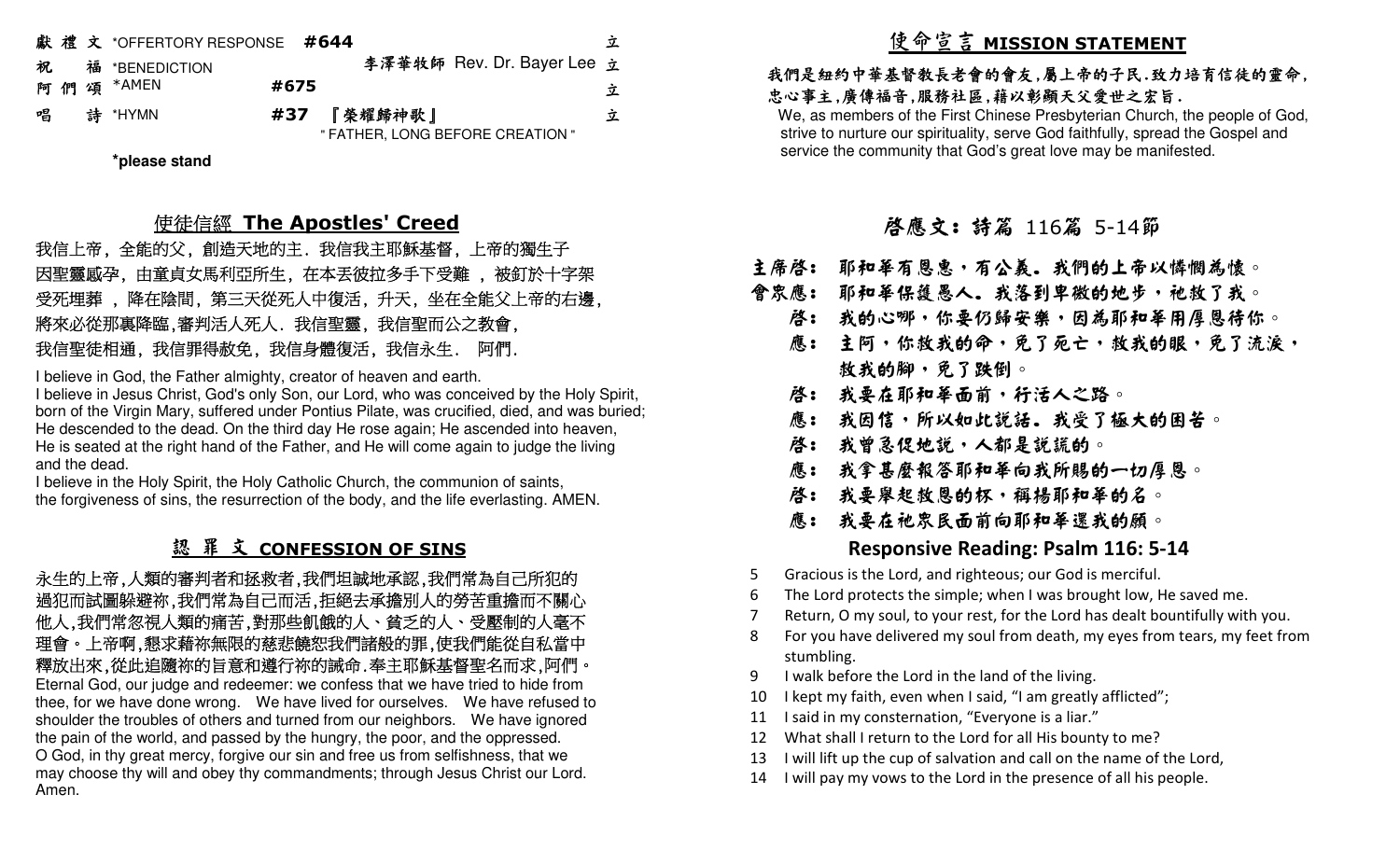主日崇拜事奉人員

|                                                                   | 主日崇拜事奉人員                                                                                                                                                |                                                                                     | 報告事項                                                                                                                                                                                                                                                                                                                                                                                                                                                                                                                  |
|-------------------------------------------------------------------|---------------------------------------------------------------------------------------------------------------------------------------------------------|-------------------------------------------------------------------------------------|-----------------------------------------------------------------------------------------------------------------------------------------------------------------------------------------------------------------------------------------------------------------------------------------------------------------------------------------------------------------------------------------------------------------------------------------------------------------------------------------------------------------------|
| 講員/主席<br>指揮/司琴<br>招<br>待<br>聖餐主禮<br>聖餐襄禮<br>聖餐預備<br>聖壇插花<br>錄音/音響 | 今主日(九月五日)<br>聖餐主日聯合崇拜<br>李澤華牧師 / 關悦雄長老<br>林主恩先生 / 江友正女士<br>趙林慕貞女士<br>梁李萍清長老<br>梁桑南長老<br>李許妙梨長老<br>胡國傑長老<br>關李月霞執事<br>方鈺澄長老<br>關李月霞執事<br>邵一嵐宣教師<br>黄惠賜執事 | 下主日(九月十二日)<br>主日聯合崇拜<br>邵一嵐宣教師 / 方李芳執事<br>林主恩先生 / 江友正女士<br>李鳳屏女士<br>邵一嵐宣教師<br>黄惠賜執事 | 1. 歡迎首次參加主日崇拜之新朋友,盼望你能繼續參加聚會,散會後請留下姓名,<br>通訊處及電話與司事,以便教會與你聯絡。<br>We extend our welcome to those who are worshipping with us for the first time today.<br>Please leave your name, address and phone number with the ushers so that we can<br>contact you in the future. We hope to see you again.<br>2. 祈禱會: 逢禮拜四下午二時在本堂舉行,歡迎各兄姊屆時參加。<br>3. 各兄姊於教會辦公時間內每日上午九時至下午五時可用本堂電話 (212)<br>964-5488 或手提電話 (917) 214-8596 聯絡各同工。<br>4. 本堂已恢復各部各團契各委員會活動。<br>5. 本堂在網址 www.fcpc.org 上載主日週刊,講道錄音,請瀏覽及收聽。<br>6. 明天九月六日(禮拜一)是勞工節聯邦假期。 |
|                                                                   |                                                                                                                                                         |                                                                                     | <u>代禱事項</u>                                                                                                                                                                                                                                                                                                                                                                                                                                                                                                           |
| 方李芳執事                                                             | 花<br>獻<br>伍黃碧霞女士紀念謝銓長老<br>趙吳寶玉女士紀念父母親,家翁姑趙林鳳蓮夫婦,大姑譚趙毅鴻執事,<br>姑丈譚曙光長老及伯父趙河樹先生<br>余健雄夫婦紀念甄余佩霞女士,李立人長老,胡關琴英執事                                              | 趙吳寶玉女士紀念雷陳燮芳女士,陳李小嫦女士,謝銓長老,胡關琴英執事<br>雷顯彬夫婦紀念父母親甄光湘先生,甄余佩霞女士,雷家僑先生,雷蔡寶珠女士            | 1.為本堂各同工、全體長老、執事、董事及領袖們在教會中事奉的心志禱告。<br>2.為祈禱會禱告。求聖靈感動更多弟兄姊妹同心合意為教會守望。<br>3.為紐約市華埠社區禱告。願本堂藉著崇拜、關懷、社區服務、網絡福音廣播<br>節目廣傳福音。<br>4.為身體和心靈軟弱的弟兄姊妹禱告。求主醫治,使他們早日康復:<br>吳秀琼女士、林伍新蘭女士、陳玉金女士、張淑德女士、劉浪波夫人、<br>陳伍愛娣女士、黃德夫人、王金鐲先生。<br>5.為本堂聘牧事工禱告。求主差遣合適主任牧師來牧養教會。<br>6.新冠肺炎疫情在病毒變種下,引致疫情反彈,難以受控,患者也得不到適切<br>的治療。求主帶領社會走出陰霾。<br>7.阿富汗國政變,求主憐憫,阻止一切殺戮與虐待的事,百姓脫離恐懼;紀念<br>在撤僑與逃亡中的難民得到適切的支援;保守在當地的宣教士與基督徒不被<br>迫害;願聖靈在掌權者心裏動工,引領他們認識基督的愛而生命得改變。<br>8.為海地地震造成嚴重傷亡禱告。求主安慰遇難者。                                                             |

### 獻 花

- 
- 
- 
- 
- 

- 
- 
- 
- 
- 
- 
- 
-